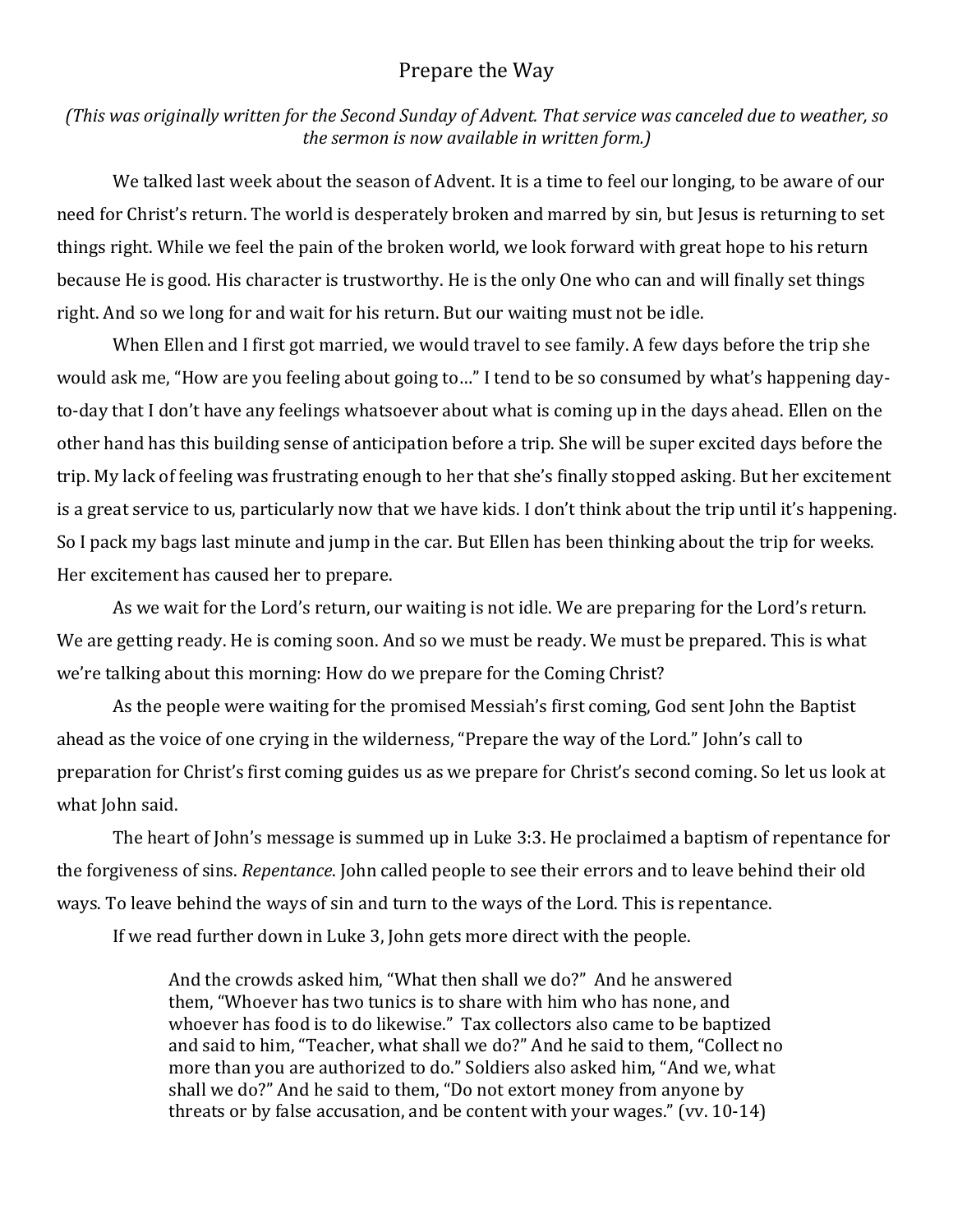## Prepare the Way

John calls out their selfishness, their mistreatment of others, their lies, and their greed. He calls them to examine their hearts and openly acknowledge their wrongdoing. He called people of position, power, and wealth to come down, to humble themselves. And those who humble themselves in repentance receive forgiveness of their sins.

This is the call before us now. As we await the Lord's return, we must be prepared. How do we prepare? We examine our hearts, we take stock of our actions, and *we repent*. We turn from the selfishness and greed and turn to the Lord. And in repentance we encounter the Lord. We receive His forgiveness. We experience the love and grace of the Father. Repentance is a sweet place. In repentance we experience the embrace of God. "The kingdom of God is not a kingdom of talk but of power." In repentance we experience kingdom power – forgiveness, reconciliation, freedom from sin and shame. There is no need for posturing, for empty talk, because we are secure in the Lord.

And let's be clear. Repentance is not something we do once when we come to faith. John's message was primarily to those who identified themselves as children of Abraham, as God's People. John is calling God's People to repentance. And those of us who are in Christ continue a life of repentance. The lie that we move beyond repentance allows hardness of heart to settle in. It allows shame to define us and steal life from us. It blinds us to the truth. Where we are not repentant, we cannot see clearly. Sin blurs our vision. And when our vision is blurred we are at risk of missing Him entirely. But in repentance we see Him clearly. We encounter the risen Christ in fullness. And so we live in repentance.

The call to repentance is a call to humility. God opposes the proud, but gives grace to the humble. He lifts up the humble but casts down the proud. This is what Christ, the Messiah does. "Every valley shall be filled, and every mountain and hill shall be made low, and the crooked shall become straight, and the rough places shall become level ways" (Luke 3:5). By repentance, those who once thought highly of themselves, now come down from their heights. And by his grace he restores the broken. He lifts up the humble. When we see ourselves rightly, we know we are nothing apart from Him. Without His forgiveness we are doomed. But He is faithful, so we depend on Him. So Paul says that he and the apostles are the scum of the earth by the earth's standards, and that's okay because it's the Lord's standard that matters. They are lowly now, but the Lord will lift them up.

What we do not do in repentance, the Lord will do when he comes in judgment. Every mountain and hill shall be made low. Every knee shall bow, every tongue confess that Jesus is Lord. One way or another, the lofty will be made low. All will acknowledge Him as Lord. Those who won't do it now, will bow before Him at judgment. Those who acknowledge Him as Lord now will walk in repentance. We do not move beyond it. We never get past our need for a Savior. So as we wait, we wait in humble repentance.